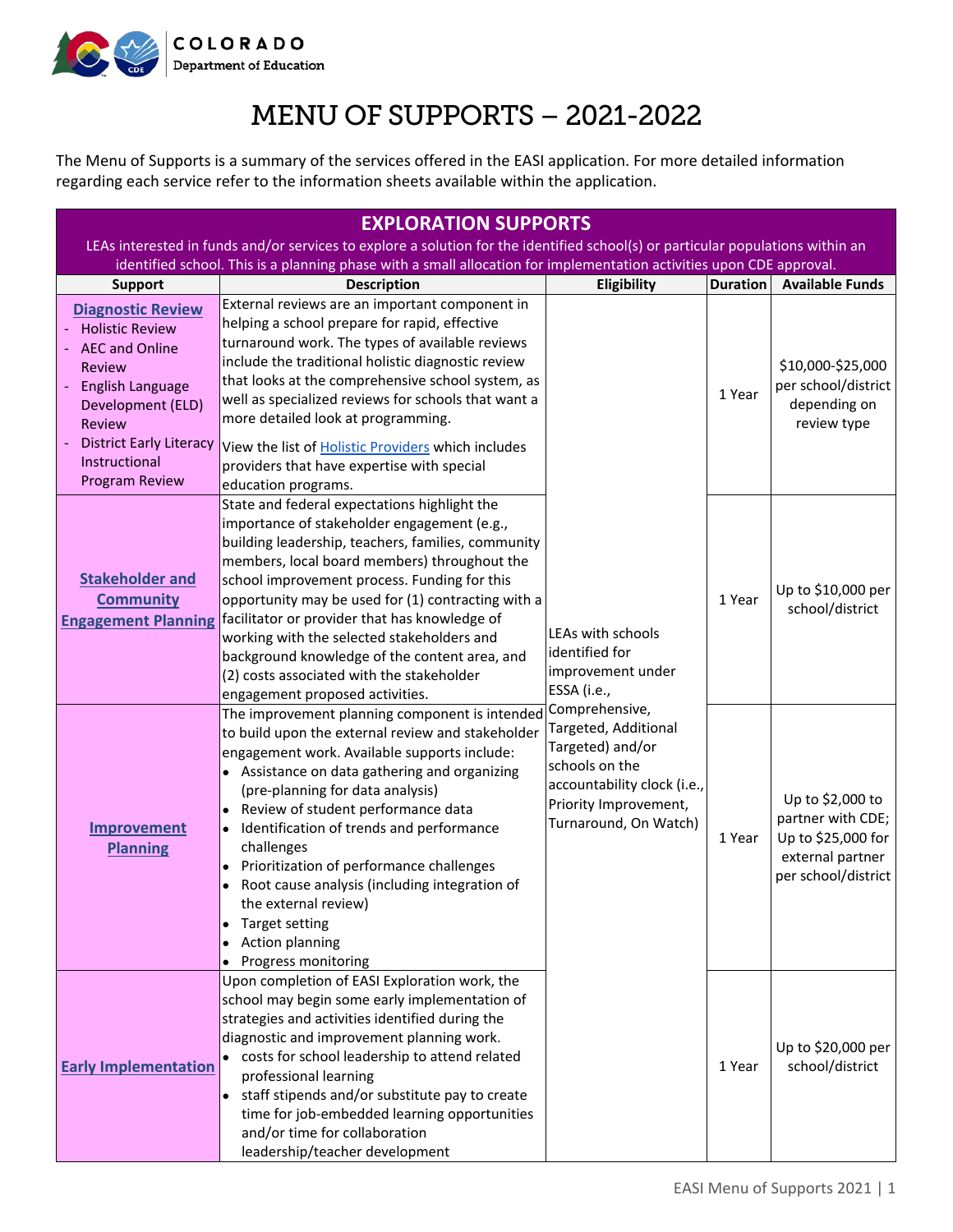

COLORADO<br>Department of Education

| <b>DISTRICT DESIGNED AND LED IMPROVEMENT STRATEGIES</b>                                                                                                       |                                                                                                                                                                                                                                                                                                                                                                                                                                                                                                                                                                                                                                                                                                                                                                                                                                                        |                                                                                                                                                                                                                                       |                      |                                                                                                                                                                                      |  |
|---------------------------------------------------------------------------------------------------------------------------------------------------------------|--------------------------------------------------------------------------------------------------------------------------------------------------------------------------------------------------------------------------------------------------------------------------------------------------------------------------------------------------------------------------------------------------------------------------------------------------------------------------------------------------------------------------------------------------------------------------------------------------------------------------------------------------------------------------------------------------------------------------------------------------------------------------------------------------------------------------------------------------------|---------------------------------------------------------------------------------------------------------------------------------------------------------------------------------------------------------------------------------------|----------------------|--------------------------------------------------------------------------------------------------------------------------------------------------------------------------------------|--|
| LEAs have a plan or are already implementing a plan that meets requirements for school(s) and is interested in pursuing grant funds<br>to support activities. |                                                                                                                                                                                                                                                                                                                                                                                                                                                                                                                                                                                                                                                                                                                                                                                                                                                        |                                                                                                                                                                                                                                       |                      |                                                                                                                                                                                      |  |
| <b>Support</b>                                                                                                                                                | <b>Description</b>                                                                                                                                                                                                                                                                                                                                                                                                                                                                                                                                                                                                                                                                                                                                                                                                                                     | Eligibility                                                                                                                                                                                                                           | Duration             | <b>Available Funds</b>                                                                                                                                                               |  |
| <b>District Designed and</b><br><b>Led Improvement</b><br><b>Strategies</b>                                                                                   | Through the District Designed and Led (DDL),<br>districts are encouraged to initiate and expand<br>supports for schools in need of improvement.<br>This route is a good fit for districts and schools<br>that have invested in a comprehensive needs<br>assessment, solid planning, and are ready for<br>implementation or that have seen positive results<br>and would like to expand programming. To be<br>awarded funds under this application, proposals<br>must demonstrate that the LEA and school(s) are<br>building from established processes for the cross-<br>cutting elements, including stakeholder<br>engagement, improvement planning, use of<br>evidence-based interventions (EBI), evaluation,<br>and reporting<br>View the list of School Improvement Providers<br>that might be able to assist with DDL Strategy<br>implementation. | LEAs with schools<br>identified for<br>improvement under ESSA<br>(i.e., Comprehensive,<br>Targeted, Additional<br>Targeted) and/or schools<br>on the accountability<br>clock (i.e., Priority<br>Improvement,<br>Turnaround, On Watch) | Up to $2.5$<br>Years | Up to \$25,000 for<br>schools identified<br>for TS or ATS; Up<br>to \$50,000 for<br>schools identified<br>for CS; Up to<br>\$50,000 for<br>schools on the<br>accountability<br>clock |  |

|  |  | <b>OFFERED SERVICES</b> |
|--|--|-------------------------|
|  |  |                         |

LEAs interested in applying for an existing CDE program or support aimed at improving school systems. Services may include a

| comprehensive approach that includes planning and implementation phases. |                                                                                                                                                                                                                                                                                                                                                                                                                                                                                                                                                                                                                                                             |                                                                                                                                                                                                                                                                                                                                                                                                                                           |                                                              |                                                                                                                                                                                                                                                                                                                                                                                                                                                                                                  |  |
|--------------------------------------------------------------------------|-------------------------------------------------------------------------------------------------------------------------------------------------------------------------------------------------------------------------------------------------------------------------------------------------------------------------------------------------------------------------------------------------------------------------------------------------------------------------------------------------------------------------------------------------------------------------------------------------------------------------------------------------------------|-------------------------------------------------------------------------------------------------------------------------------------------------------------------------------------------------------------------------------------------------------------------------------------------------------------------------------------------------------------------------------------------------------------------------------------------|--------------------------------------------------------------|--------------------------------------------------------------------------------------------------------------------------------------------------------------------------------------------------------------------------------------------------------------------------------------------------------------------------------------------------------------------------------------------------------------------------------------------------------------------------------------------------|--|
| <b>Support</b>                                                           | <b>Description</b>                                                                                                                                                                                                                                                                                                                                                                                                                                                                                                                                                                                                                                          | Eligibility                                                                                                                                                                                                                                                                                                                                                                                                                               | <b>Duration</b>                                              | <b>Available Funds</b>                                                                                                                                                                                                                                                                                                                                                                                                                                                                           |  |
| <b>Accountability</b><br><b>Pathways Planning</b><br>and Implementation  | The Accountability Pathways Planning and<br>Implementation is intended to support Local<br>Educational Agencies (LEAs) and schools with<br>planning for and implementing the statutory<br>options, or pathways, for persistently low-<br>performing schools and LEAs. For those nearing<br>the end of the Accountability Clock (year 3 or<br>later), the grant can support exploring the<br>pathways, taking thoughtful action, and<br>increasing readiness for discussions with the<br>State Board of Education. For those who receive<br>a directed action from the state board, the grant<br>can support implementation of the approved<br>pathway plan. | Schools in Year 3, 4 or 5<br>of Priority Improvement<br>or Turnaround for a<br>planning grant; or a<br>school that has had an<br>action directed by the<br>State Board of<br>Education for an<br>implementation grant<br>LEAs in Year 3, 4 or 5 of<br>Priority Improvement or<br>Turnaround for a<br>planning grant; or an<br>LEA that has had an<br>action directed by the<br>State Board of<br>Education for an<br>implementation grant | 1 Year for<br>Planning<br>Up to $2.5$<br>Years for<br>tation | Up to \$30,000 per<br>year for Pathways<br>Planning and up to<br>\$100,000 per year<br>for<br>Implementation<br>per school.<br>LEAs applying on<br>behalf of multiple<br>schools (at least<br>three schools)<br>and/or the LEA<br>itself may request<br>no more than<br>Implemen \$400,000 per year.<br>If a district is<br>applying for<br>pathways planning<br>and pathways<br>implementation,<br>the total award<br>shall not exceed<br>\$400,000 per year<br>(including previous<br>awards). |  |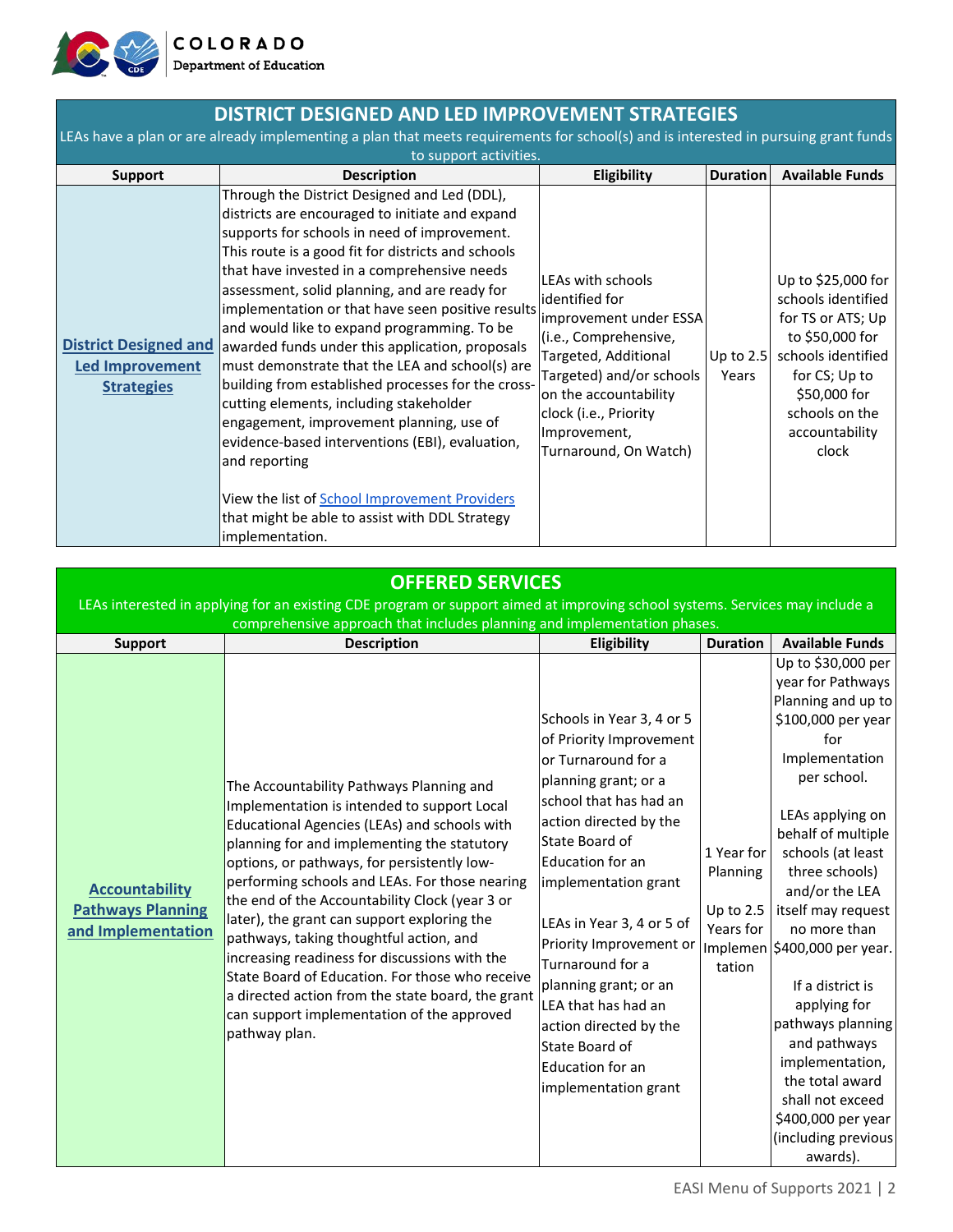

| <b>Colorado Multi-Tiered</b><br><b>System of Supports</b><br>(COMTSS)          | Colorado Multi-Tiered System of Supports<br>(COMTSS) is defined as a prevention-based<br>framework of team-driven data-based problem<br>solving for improving the outcomes of every<br>student through family, school, and community<br>partnering and a layered continuum of evidence-<br>based practices applied at the classroom, school, Priority Improvement,<br>LEA, region, and state level. Our mission is to<br>shape, develop, and increase the collective<br>capacity of schools and LEAs to implement and<br>sustain a multi-tiered system of supports<br>through a problem-solving culture that<br>integrates data, practices, and systems to<br>improve educational outcomes for every<br>student. | LEAs with schools<br>identified for<br>improvement under<br>ESSA (i.e.,<br>Comprehensive,<br>Targeted, Additional<br>Targeted) and/or<br>schools on the<br>accountability clock (i.e.,<br>Turnaround)<br>LEAs that commit to<br>partnering with COMTSS<br>staff to focus on<br>systemic change<br>through professional<br>learning and capacity-<br>building.                                                                        | Up to $2.5$<br>Years                        | New LEAs - \$5,000<br>for first six<br>months, \$65,000<br>per year after<br>Returning LEAs -<br>\$32,500 for first<br>six months,<br>\$65,000 per year<br>after |
|--------------------------------------------------------------------------------|------------------------------------------------------------------------------------------------------------------------------------------------------------------------------------------------------------------------------------------------------------------------------------------------------------------------------------------------------------------------------------------------------------------------------------------------------------------------------------------------------------------------------------------------------------------------------------------------------------------------------------------------------------------------------------------------------------------|--------------------------------------------------------------------------------------------------------------------------------------------------------------------------------------------------------------------------------------------------------------------------------------------------------------------------------------------------------------------------------------------------------------------------------------|---------------------------------------------|------------------------------------------------------------------------------------------------------------------------------------------------------------------|
| <b>Connect for Success</b><br>(CFS)                                            | Connect for Success is an opportunity for schools<br>identified for support and improvement to<br>connect with and learn from some of Colorado's<br>High Achieving Schools (HAS) Schools that<br>participate in the Connect for Success grant<br>receive a diagnostic visit and a report that<br>includes recommendations from a CDE team<br>based on the findings of the HAS study, the<br>opportunity to visit one of the High Achieving<br>Schools and support from CDE in developing an<br>action plan based on the team's findings.                                                                                                                                                                         | LEAs with schools<br>identified for<br>improvement under<br>ESSA (i.e.,<br>Comprehensive,<br>Targeted, Additional<br>Targeted) and/or<br>schools on the<br>accountability clock (i.e.,<br>Priority Improvement,<br>Turnaround, On Watch).<br>This grant opportunity is<br>not a good fit for<br>schools that currently<br>have<br>• Pathways<br>• Turnaround Network<br>• In year 4 or later on<br>the state<br>accountability clock | Up to 2.5<br>Years                          | \$20,000 per school<br>for year 1, \$80,000<br>per school for<br>years<br>$2 - 3$                                                                                |
| <b>School Turnaround</b><br>Leadership<br><b>Development Program</b><br>(STLD) | The STLD Program offers the opportunity for<br>Colorado educators to connect and partner with<br>leadership development programs that are<br>specifically focused on developing leaders to<br>serve students in low-performing schools.                                                                                                                                                                                                                                                                                                                                                                                                                                                                          | LEAs with schools<br>identified for<br>improvement under<br>ESSA (i.e.,<br>Comprehensive,<br>Targeted, Additional<br>Targeted) and/or<br>schools on the<br>accountability clock (i.e.,<br>Priority Improvement,<br>Turnaround, On Watch).                                                                                                                                                                                            | Varies,<br>Based on<br>Provider<br>Programs | Varies, Based on<br>Provider Programs<br>View the list of<br>turnaround<br>leadership<br>development<br>providers                                                |